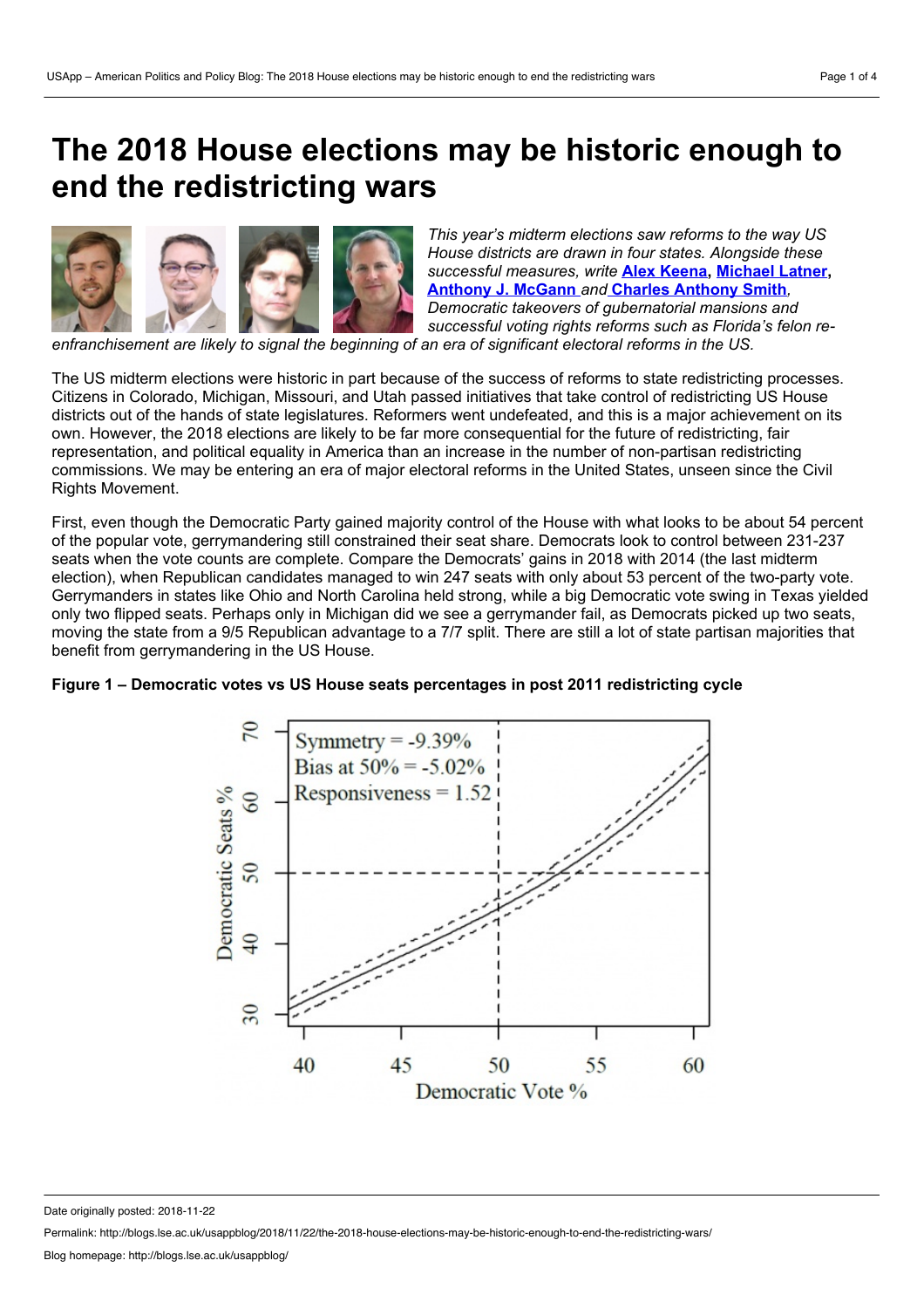Let's take a closer look at what the election results mean for the immediate future of redistricting. In addition to the four states that will now require a less partisan process for redistricting, several states are still in litigation as a result of the Supreme Court's reluctance to evaluate the merits of last year's big [gerrymandering](http://blogs.lse.ac.uk/usappblog/2018/06/27/in-its-latest-decision-the-supreme-court-has-got-it-wrong-when-it-says-that-partisan-gerrymandering-only-hurts-voters-in-specific-districts/) cases. These cases, when and if decided, will shape future redistricting nationwide. Until then, we can see how the election results impacted the partisan composition of existing gerrymandered House delegations and the future potential for gerrymandering in those states.

Table 1 displays features for the states we identified in *[Gerrymandering](https://www.cambridge.org/core/books/gerrymandering-in-america/C2A9A40879A353AC7484B49834CB54E4) in America* as having significant partisan Congressional gerrymanders after 2012, as well as Colorado and Utah. The first numeric column shows 2012 partisan bias, as well as this year's vote-seat bias, or the difference between the percentage of votes and percentage of seats for the majority party. These results provide a rough gauge of the advantage the majority party has gained. Finally, the last column lists relevant changes in redistricting status for these states that gerrymandered Congressional delegations in 2012.

## **Table 1 – Redistricting bias and 2018 midterm results by state**

| <b>State</b>             | 2012<br><b>Bias</b> | 2018 vote-seat<br>bonus | Post-2018 redistricting<br>status                                   |
|--------------------------|---------------------|-------------------------|---------------------------------------------------------------------|
| Alabama                  | $-25.3$             | 27 <sub>R</sub>         |                                                                     |
| Colorado*                | $-3.56$             | 5D                      | Redistricting reform                                                |
| <b>Florida</b>           | $-9.11$             | 4 <sub>R</sub>          |                                                                     |
| Georgia                  | $-14.3$             | 9R                      |                                                                     |
| <b>Indiana</b>           | $-9.41$             | 22R                     |                                                                     |
| Kentucky                 | $-13.4$             | 23R                     |                                                                     |
| Louisiana                | $-19$               | 26 <sub>R</sub>         |                                                                     |
| <b>Maryland</b>          | 14                  | 23D                     | In litigation                                                       |
| <b>Michigan</b>          | $-11.3$             | 5R                      | Redistricting reform                                                |
| <b>Mississippi</b>       | $-22.6$             | 24 <sub>R</sub>         |                                                                     |
| <b>Missouri</b>          | $-22.5$             | <b>20R</b>              | Redistricting reform                                                |
| <b>North</b><br>Carolina | $-19.9$             | 24 <sub>R</sub>         | In litigation                                                       |
| <b>Ohio</b>              | $-19$               | 23R                     | Redistricting reform (May)                                          |
| Pennsylvania             | $-19.7$             | 5R                      | Divided government; Pre-<br>election court-ordered<br>redistricting |
| <b>South</b><br>Carolina | $-16.2$             | 17R                     |                                                                     |
| <b>Tennessee</b>         | $-14.3$             | 19 <sub>R</sub>         |                                                                     |
| <b>Texas</b>             | $-8.5$              | 12R**                   |                                                                     |
| Utah*                    | $-7.52$             | 38R**                   | Redistricting reform                                                |
| <b>Virginia</b>          | $-17.6$             | 7R                      | Divided government; Pre-<br>election court-ordered<br>redistricting |
| <b>Wisconsin</b>         | $-10.7$             | <b>17R</b>              | Divided government, and in<br>litigation***                         |

#### *Source: Gerrymandering in America*

*Positive bias scores favor Democrats, negative bias scores favor Republicans*

\*Neither Colorado or Utah had statistically significantly biased Congressional plans in 2012, but Utah's state House is heavily *gerrymandered to favor Republicans. Partisan bias is even more pervasive in state legislatures.*

*\*\*Vote counts and seat allocation are not complete in these states as of November 15th*

\*\*\*Litigation over gerrymandered state house (still under R control though D's swept statewide offices, including Governor)

Permalink: http://blogs.lse.ac.uk/usappblog/2018/11/22/the-2018-house-elections-may-be-historic-enough-to-end-the-redistricting-wars/

Date originally posted: 2018-11-22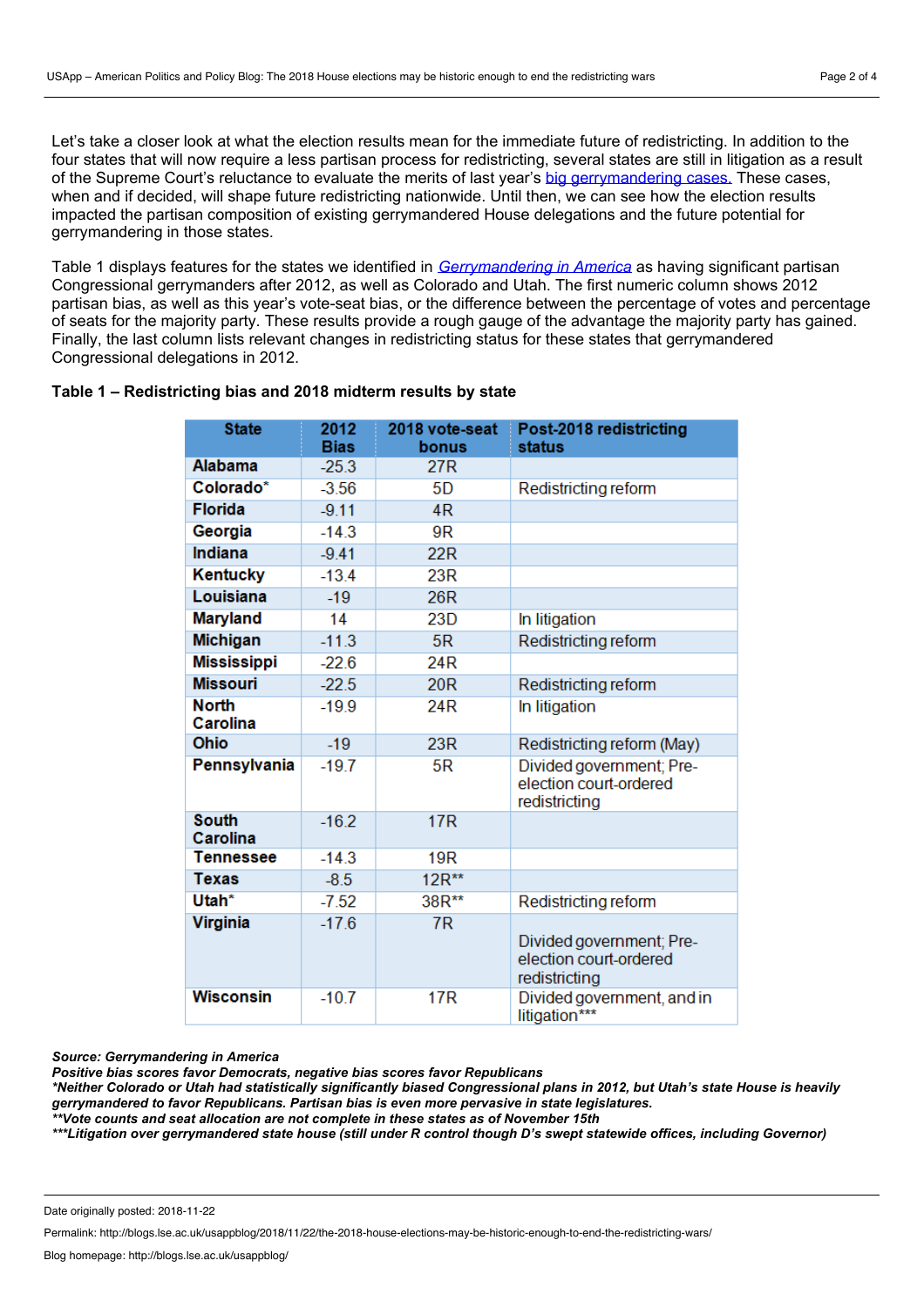Even if the US Supreme Court again declines to set standards to prohibit partisan gerrymandering, Wisconsin, as well as Virginia will now have divided party control of government, where Democratic gubernatorial vetoes can restrain legislative gerrymandering. As a result, this combination of institutional reforms (redistricting reform) and current political features (the pre-election redistricting ordered by the state Supreme Court in Pennsylvania and divided government in Virginia and Wisconsin) means that 2022 is not likely to result in the sort of extreme partisan gerrymandering that we witnessed in 2012.

At the same time, the North Carolina legislature has prohibited their (now Democratic) governor from vetoing districting maps, and citizens there just passed another version of a voter ID law that was struck down by the courts in 2016. The Tar Heel State will therefore remain a centerpiece in the battle for fair representation. Additionally, we look to Florida (which has some constitutional restraint on gerrymandering), Georgia and Texas as future focal points in the redistricting wars. Each of these states currently has unified (Republican) party control, competitive national elections, and will be adding House seats to their delegation after the Census. These are the very conditions that we found produced extreme gerrymanders in 2012.

> "While it would seem historically odd for a governing majority to want to change election laws, this is the rare case where the majority party is more often the target of vote dilution and vote suppression"

Alex Keena, Michael Latner, Anthony J. McGann and Charles Anthony Smith write that the 2018 House elections may be historic enough to end the redistricting wars.

blogs.lse.ac.uk/usappblog



"US Department of Justice gives nod to North Charleston [redistricting"](https://www.flickr.com/photos/northcharleston/6130438444) by North [Charleston](https://www.flickr.com/photos/northcharleston/) is licensed under [CC](https://creativecommons.org/licenses/by-sa/2.0/) BY SA 2.0

Yet the very success of these statewide redistricting reforms increases the probability that other states will follow, as part of a broader reform movement. The historic success for reformers in 2018 went far beyond redistricting. Florida has enfranchised ex-felons with 64 percent support, and large, bipartisan majorities passed campaign finance reform in Baltimore, Denver, New York City, and Portland Oregon. Fargo, North Dakota adopted a preferential "approval voting" method to elect their city council, while reformers defended ranked choice voting in Memphis, Tennessee. The grass roots campaigns that led to these victories were rewarded for their outreach to voters of both parties, and for bringing new voters into the political process.

Perhaps the most significant consequence of the 2018 elections is the potential for the new governing majority in the House to harness this groundswell of reform and support legislation to guarantee fairer representation for all Americans. Voting rights will be a important political issue going into 2020. Two bills, the Voting Rights Advancement Act, which would restore the protections of the Voting Rights Act, and the Fair [Representation](https://action.aclu.org/petition/congress-repair-voting-act) Act, which would allow for multi-member, proportional elections for Congress, await scheduling in the new Congress.

While it would seem historically odd for a governing majority to want to change election laws, this is the rare case where the majority party is more often the *target* of vote dilution and vote [suppression.](https://www.nytimes.com/interactive/2018/11/10/opinion/house-representatives-size-multi-member.html?mtrref=www.google.com&gwh=6B96C1A351688C7E85C935D920880A2A&gwt=pay&assetType=opinion) The country's largest newspaper and some of our best-known public [intellectuals](https://www.fairvote.org/the_fair_representation_act_could_make_congress_allpartisan) now support structural reform. And given the evidence that even these substantial electoral reforms are likely to leave the two-party system not only [intact,](http://blogs.lse.ac.uk/usappblog/2018/11/05/why-adopting-proportional-voting-may-bring-back-the-big-tent-political-party/) but possibly less polarized, we believe that there is a broad coalition of Americans who would support putting an end to the redistricting wars. Now that would be historic.

Date originally posted: 2018-11-22

Permalink: http://blogs.lse.ac.uk/usappblog/2018/11/22/the-2018-house-elections-may-be-historic-enough-to-end-the-redistricting-wars/